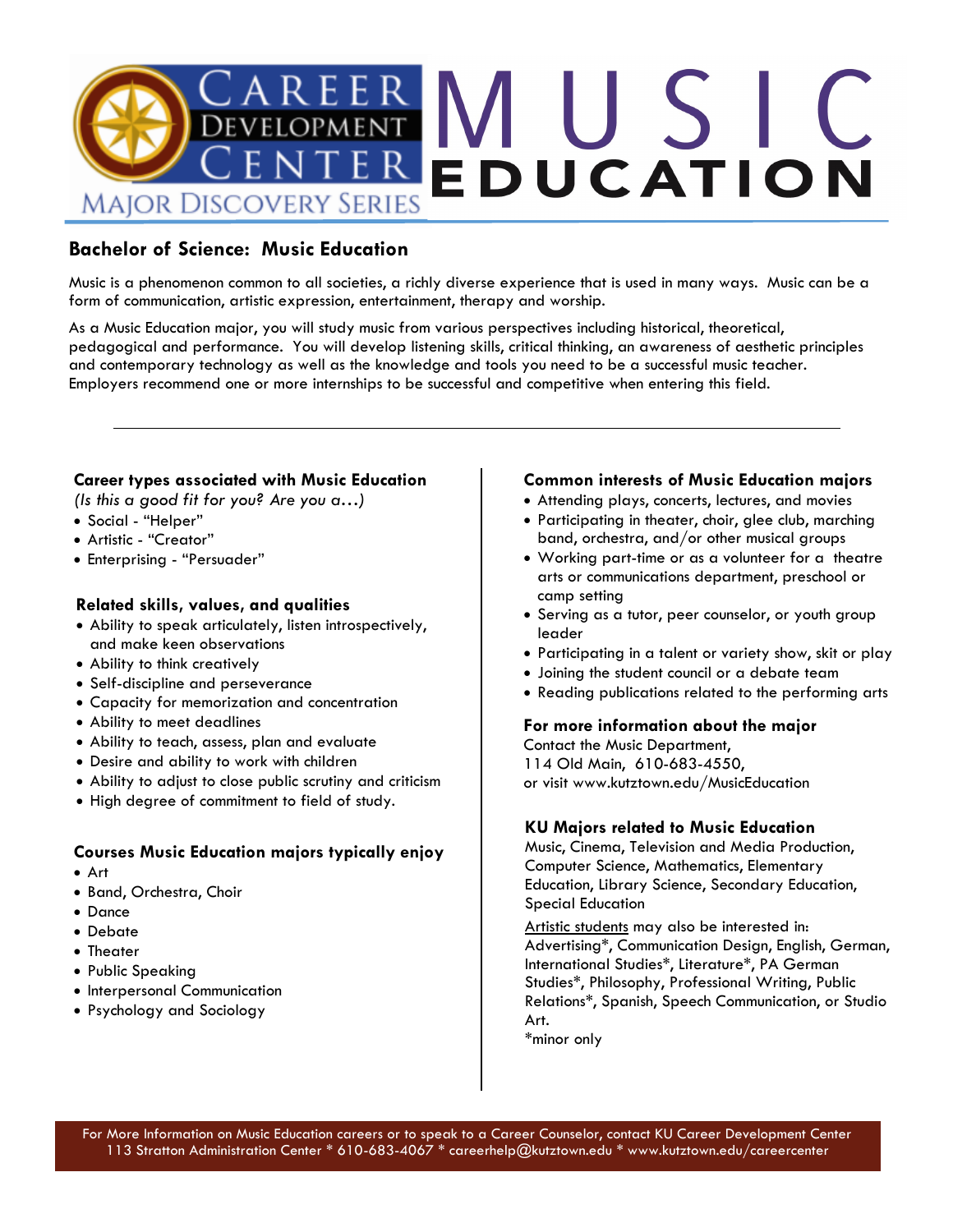# FOUR STEPS **TO SUCCESS**

DISCOVER EXPERIENCE MAPLEMENT EXPLORE

## 1<sup>ST</sup> YEAR

## 2<sup>ND</sup> YEAR

- Enroll in the Career Exploration Certificate.
- Attend info sessions to learn about career development and personal branding.
- Take a career assessment to identify and confirm interests.
- Get involved in campus clubs and organizations.
- Develop basic workplace skills through jobs or volunteer work.
- Talk with professors, family, and friends about career ideas.
- Conduct informational interviews with professionals working in fields of interest.
- Develop a relationship with your professors and faculty advisor.
- Meet with CDC career coach.
- Attend info sessions to learn about resume writing, and externships.
- Confirm your choice of major and consider options for double major or minor.
- Research careers of interest.
- Complete a job shadowing (externship) experience.
- Seek meaningful employment or volunteer work in a field related to your major.
- Explore options for undergraduate research and study abroad.
- Write a resume and have it reviewed by the CDC.
- Manage your online presence.

• Enroll in the Career Success

YEAR

 $3<sup>RD</sup>$ 

- Certificate. • Complete an internship and/or
- undergraduate research. • Attend info sessions about internships, interviewing, job
- search strategies, and grad school. • Build a LinkedIn profile and
- continue to monitor your online presence.
- Complete a mock interview.
- Build skills through research projects, part-time employment, and volunteer work.
- Participate in employer panels, site visits & networking events.
- Attend internship & job fairs.
- Take on a leadership role in a student organization or work.
- Consider graduate school options and prepare for admissions tests.

## 4<sup>TH</sup> YEAR

- Attend your senior kick-off and other info sessions to prepare for job search/grad school.
- Update your resume and LinkedIn profile.
- Create cover letter drafts.
- Gain experience through internships and/or undergraduate research.
- Secure references for job/grad school applications.
- Create your "30 second" commercial.
- Meet with CDC to develop job search strategies.
- Research employers.
- Network with professionals through events and social media.
- Join a professional organization in your discipline.
- Attend the senior etiquette dinner.
- Participate in job fairs and on-campus interviewing.

## **Sample Career Titles**

Music Education majors can be found working in a wide variety of career fields. Here are just some career titles that may be of interest. Please note that some jobs may require further education and training.

- Adult Education Teacher
- Antiquarian Book Trader
- Assistant Principal
- Audio Visual Production Professional
- College Professor
- Day Care Administrator
- Educational Programmer
- Education & Training Administrator
- Education Management Specialist
- Educational Administrator
- **Education Consultant**
- Elementary School Teacher
- Financial Aid Counselor
- Guidance Counselor
- Music Attorney
- Music Copyist
- Music Critic
- Music Director
- Music Librarian
- Music Promoter
- Music Publishing Specialist
- Music Reporter
- Music Software Programmer
- Music Store Manager
- Music Stringer
- Music Teacher
- Music Therapist
- Musician
- Narrator
- Orchestra Librarian
- Peace Corps/VISTA Worker
- Piano Tuner
- Preschool Administrator
- Preschool Teacher
- Principal
- Professional Entertainer
- Publicist
- Recording Engineer
- Recording Technician
- Recreation Director
- Religion Music Director
- Royalties Broadcast Monitor
- Secondary School Teacher
- **Singer**
- Sound Technician
- Student Affairs Administrator
- Studio Musician
- Synthesizer Specialist
- **Technical Writer**
- Theatre Performer
- **Tour Manager**
- Union Contractor

To learn more about these careers, visit http://online.onetcenter.org or www.bls.gov/oco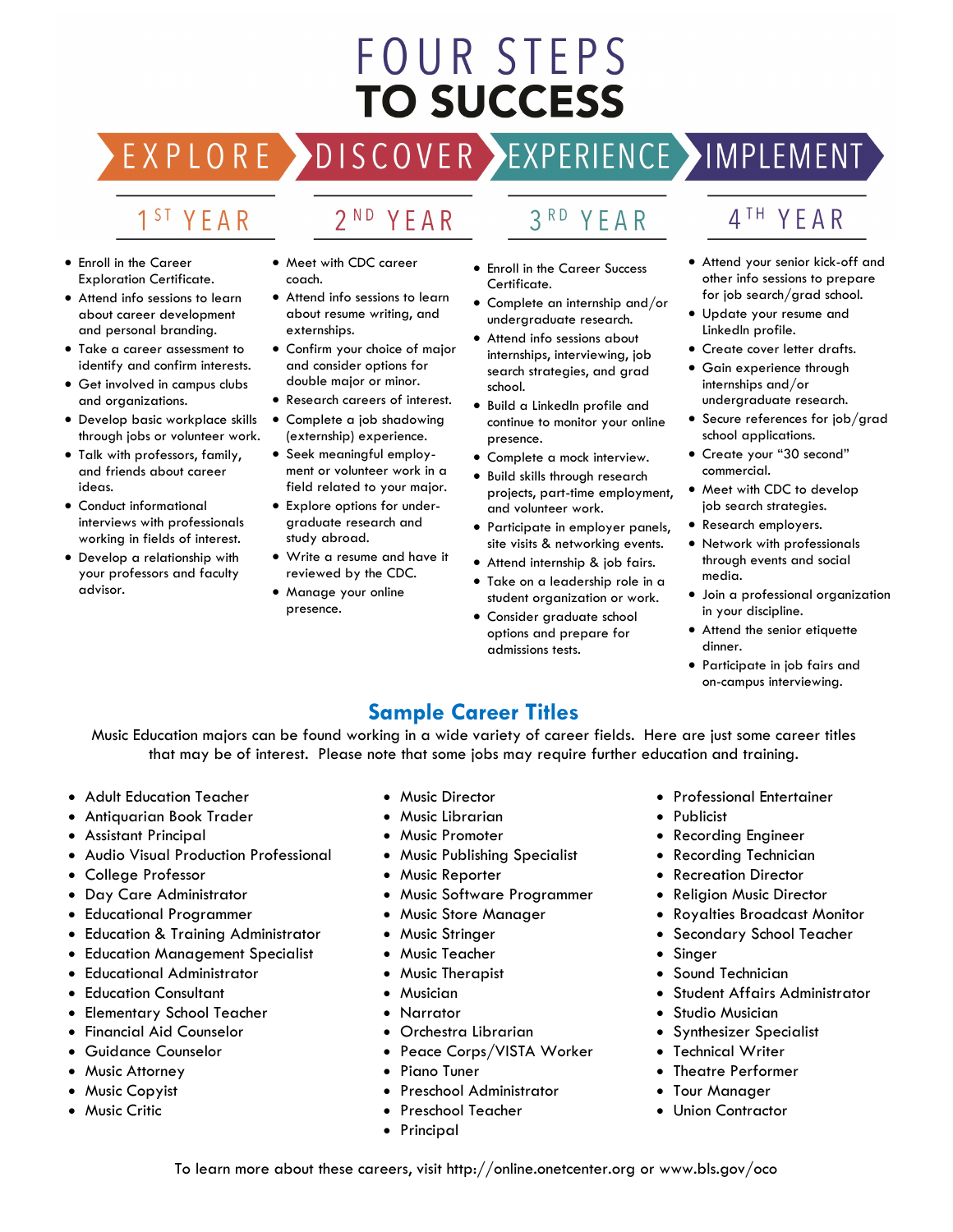## **Common Internship Sites and Employers**

Music Education majors often find internships and employment in the following fields/industries.

- Public and Private Schools
- International Schools
- State and Federal Government Youth Services
- Theater
- Council for the Arts
- Entertainment
- Colleges and Universities
- Community Centers/Non-Profit Organizations
- Business and Industry
- Music Publishing Companies
- Restaurants
- Handshake is the primary online resource ii handshake for preparing and connecting students and alumni with employers. **www.kutztown.edu/handshake**

## **Useful Websites for Music Education Majors**

Whether you are researching related career fields, applying for internships or jobs, or planning to join a professional association, these websites are for you!

| Industry/Employment Information    | <b>Job/Internship Search Boards</b> | <b>Professional Associations</b>           |
|------------------------------------|-------------------------------------|--------------------------------------------|
| PA Department of Education         | ABC Teaching Jobs                   | <b>PA School Board Association</b>         |
| www.pde.state.pa.us                | www.abcteachingjobs.com             | www.psba.org                               |
| NJ Department of Education         | <b>PA-REAP</b>                      | American Federation of Teachers            |
| www.state.nj.us/education          | www.pareap.net                      | www.aft.org/index.html                     |
| <b>Education Week</b>              | PA-Educator.net                     | <b>PA State Education Association</b>      |
| www.edweek.org                     | www.pa-educator.net                 | www.psea.org                               |
| <b>Teaching Certification Help</b> | Teachers-Teachers                   | National Education Association             |
| www.teachingcertificationhelp.com  | www.teachers-teachers.com           | www.nea.org                                |
| <b>Education Programs Now</b>      | Southern Teacher's Agency           | American Music Conference                  |
| www.educationprogramsnow.com       | www.southernteachers.com            | www.amc-music.com                          |
| <b>Teachers Support Network</b>    | K-12jobs.com                        | International Society for Music Edu.       |
| http://teacherssupportnetwork.com  | www.k12jobs.com                     | www.isme.org                               |
| <b>Navigating Music Careers</b>    | <b>Education Job Page</b>           | <b>Music Teachers National Association</b> |
| http://navmusic.rice.edu           | www.nationjob.com/education         | www.mtna.org                               |
| LinkedIn Jobs                      | The National Assoc. of Music Edu.   |                                            |

#### **Employers**

www.linkedin.com/jobs

Appel Farm Arts & Music Center, ArtsQuest, Hershey Entertainment & Resorts, Kutztown University Music Department, Music Choice, Reading Samba School, Reda Films

www.menc.org/careers